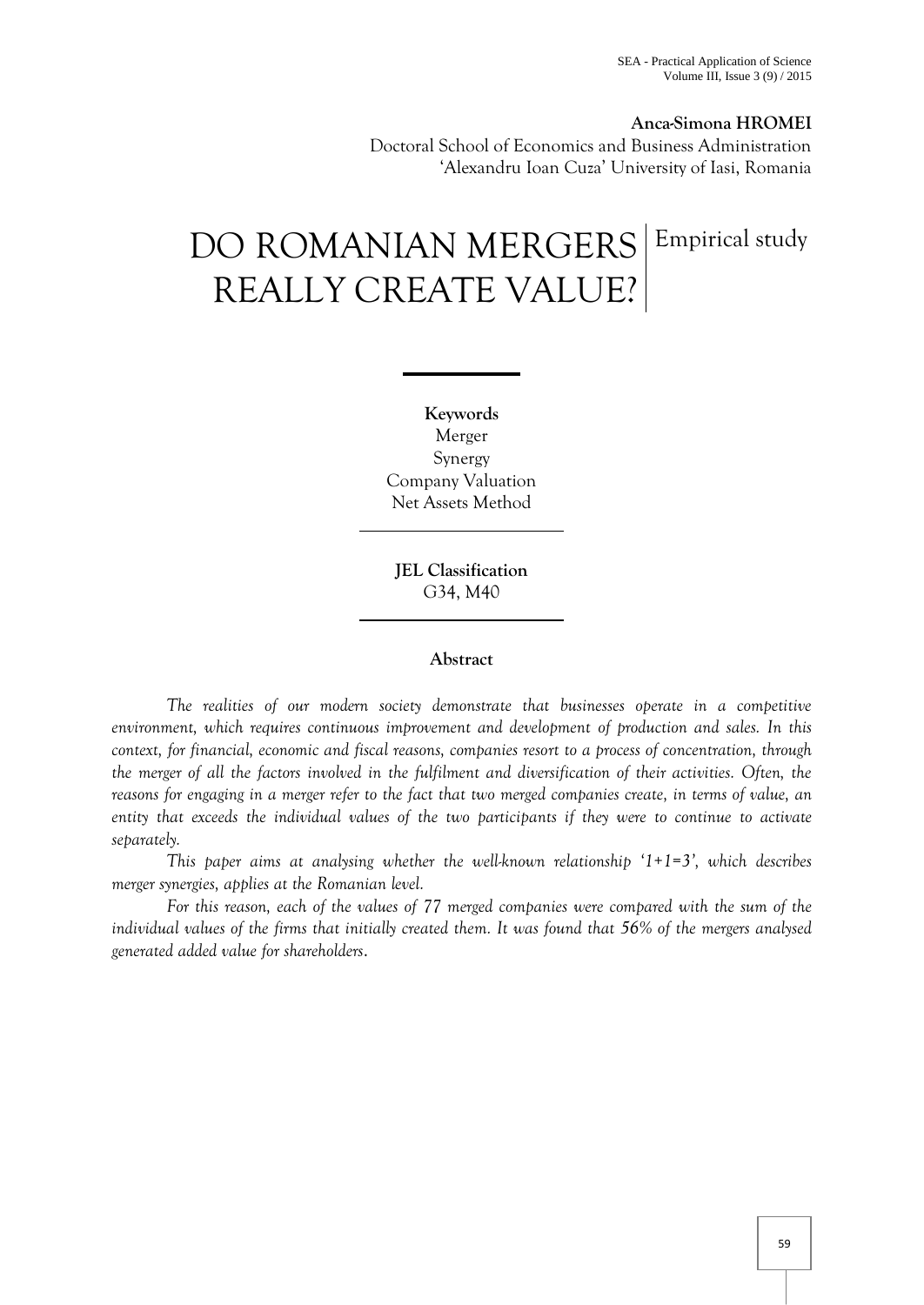# **Introduction**

When approaching the subject of mergers and acquisitions, it is most likely to find the famous relationship  $1+1=3$  used to define one of the results of such transaction, namely the value creation.

A very important aspect is the way these values are calculated, nowadays being developed specific methods for companies' assessment.

These valuation methods are grouped into three distinct approaches, namely: the assets approach, the income approach and the market comparison approach, each of these having their own specific valuation methods.

From these valuation methods, the assets approach, namely the net assets value method, is the simplest to apply, for this reason, but not only, being the most popular and used valuation method for merging companies especially at the level of Romania (Lazăr&Avram, 2011).

Although, in general, mergers are said to create value, numerous cases failed to achieve this objective, being identified situations when the merger decision led to greater losses than if the companies were not to merge.

For this reason, this paper aims at identifying whether for Romanian companies the decision to participate in a merger process led to a higher return value for shareholders or not.

# **The Net Assets Method and the Added Value Resulting from a Merger**

As mentioned previously, the value of a company calculated through the method based on the Net Assets is easy to be determined, this involving calculating the difference between total assets and total liabilities for each of the companies that will merge. The level of assets and liabilities is the one included in the financial statements prepared for the moment when the merger is decided. Therefore, the net asset value represents the surplus assembly of goods and receivables of a company on its total liabilities, or the total shareholders' equity and the net financial result (Toma, 2009).

This valuation method is preferred especially by merging companies with low resources, which are not willing to invest in contracting a certified assessor. In addition, because accounting rules require the assets and liabilities to be inventoried and reviewed yearly, it can be considered that the balance sheet and the financial statements prepared for the merger include relevant and updated values. Therefore, the result obtained by applying the net asset valuation method can be accepted as being close to the market value.

When describing advantages that result from mergers, one of the first to be mentioned is synergy, or added value.

The International Valuation Standards define the synergy as that extra element of value that results from the combination of assets or rights, deciding which of the value of the combined rights are greater than the sum of the values of the individual rights.

The first to synthesize a formula for expressing synergies was Ansoff (1965), who explained this merger advantage using the relationship  $2+2=5$ .

After Ansoff, researchers and also business advisors or managers developed two other formulas to express synergies, namely '1 +1= 3' or '1+1>2', with the purpose of highlighting the added value which can be generated from combining two different businesses.

Another explanation for synergies is given by Lubatkin(1983), who states that synergies occur when two companies are run more efficiently and effectively together than apart, due to a better allocation of scarce resources.

The popularity of the Net Assets valuation method and the synergy formulas mentioned above were the ones to trigger the idea of verifying whether Romanian mergers conduct to value creation or, on the contrary, they destroy value and generate losses for shareholders.

# **Research Methodology**

In this paper, we considered interesting and appropriate the analysis of the benefit that results from mergers.

With regard to researches conducted at national level, there cannot be identified any studies which have as main purpose the determination and comparison of the post-merger value of the company with the existing value before the merger, both in the absorbing and the absorbed companies. The need to measure that value is important in order to demonstrate one of the reasons frequently stated in the merger projects, namely value creation for shareholders in companies involved in such a restructuring transactions. From this perspective, if the studies conducted internationally converge on the idea of increasing the value of the company in the post-merger period, at the national level literature addresses this topic less.

It is therefore obvious that the purpose of the analysis is to identify if the sum of values for the individual merging companies is below the one of the company created through merger.

All companies whose merger projects have been published in the Romanian Official Gazette during the year 2011 represent the population on which the analysis will be conducted.

From these, there were selected the ones activating in the wholesale and retail sector, resulting a total sample of 93 merger cases.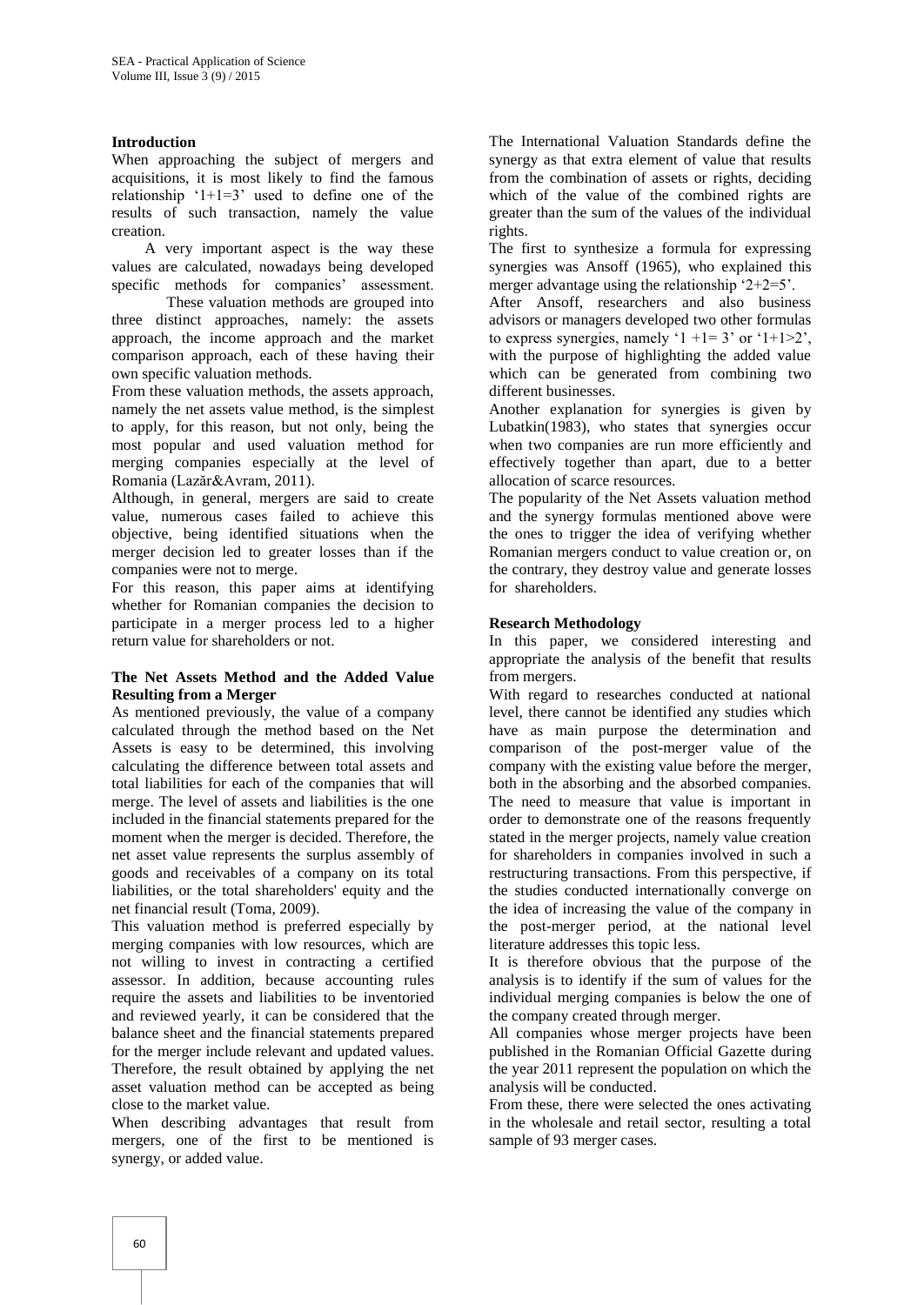This activity sector was chosen as being more representative, considering that the highest number of mergers took place in it. (Hromei, 2014)

Of the 93 mergers identified, there were removed the ones for which the input value or the net asset value was not stated in the merger project, nor could be determined, in the end, resulting a final sample of 77 merger cases.

To achieve the established purpose, the following steps were conducted:

- Calculating the individual values of the companies included in the merger project, namely their net asset value;

- Summing the individual values of the companies participating in the merger;

- Determining the value of the company resulting from the merger in its first year of activity after restructuring;

- Comparing the sum of the individual values with the net asset value of the company resulting from the merger;

- Determining the plus or minus of value generated as a result of the merger.

# **Results and Interpretations**

After conducting the steps previously described, the study obtained a total number of 43 merged companies with a superior value than the summed values of the absorbed and absorbing companies that activated separately in the previous period.

As shown in Figure No. 1, 56% of the mergers analysed managed to create added value for shareholders, while 44% of them generated zero added value or even destroyed or reduced the net asset value at the disposition of shareholders, the variant of individual functioning being more favourable.

This phenomenon can be explained by the fact that the specific of activity of the companies selected for the study does not involve holding the heritage of many fixed assets, as in the case of production firms. Companies activating in the wholesale and retail sector usually focus on stocks and ensuring their circulation as quickly as possible, therefore it is normal for the level of assets to be relatively low. In addition, it is possible that the merger generated several redundant assets, which were not integrated in the operational activity, therefore not creating value.

It should also be mentioned that the first year following a merger is the most critical one, the entire integration of human and technological resources being conducted. The entire activity is restructured and remodelled in order to suit the new dimensions, needs and goals of the recent created company.

Instead, it is possible that among the reasons that led to the decision of merger, there was retrieved the salvation of the business, this explaining the

high debt levels registered by the companies from the sample.

A low level of increase in assets, namely low investments, together with a higher debt level could generate reductions of the net assets.

However, the fact that the number of merger cases that generated synergies is higher, allows us to conclude that participating in a restructuring through merger was a good strategy for the companies analysed.

It should be clarified that the results may vary when the assessment methods used would fall into other approaches. This analysis was not possible because, as highlighted in earlier studies, Romanian companies are not interested or not able to contract an authorized assessor. This certified evaluator would be able to apply more complex procedures, such as those based on discounted cash flows, which involve both estimates and projections, and calculations with a high level of difficulty. Therefore, the only way of measuring the value of the companies was through the net asset value, a financial indicator also presented in the financial statements.

# **Conclusions**

The results of the study conducted lead to the conclusion that the Romanian mergers have the tendency to create added value for shareholders, namely to generate synergies, when assessing the value through the net assets approach, suggesting the fact that the international trend applies also at the national level.

Both shareholders of the absorbed and the absorbing company will be satisfied of these results, part of the company"s value transforming, in the future, into dividends at their disposal.

Although the percentage of mergers generating added value isn"t highly superior to the one of companies which lowered their value after the merger, chances are that, in the next year following the completion of the integration phase, the value of the merged company would increase significantly.

Considering that the analysis on the medium-term evolution of the absorbent company"s value compared to the time prior the merger might offer more relevant and interesting results, future studies will address this issue.

# *Acknowledgements*

This paper is a result of a research made possible by the financial support of the Sectorial Operational Programme for Human Resources Development 2007-2013, co-financed by the European Social Fund, under the project POSDRU/159/1.5/S/132400 - "Young successful researchers – professional development in an international and interdisciplinary environment".